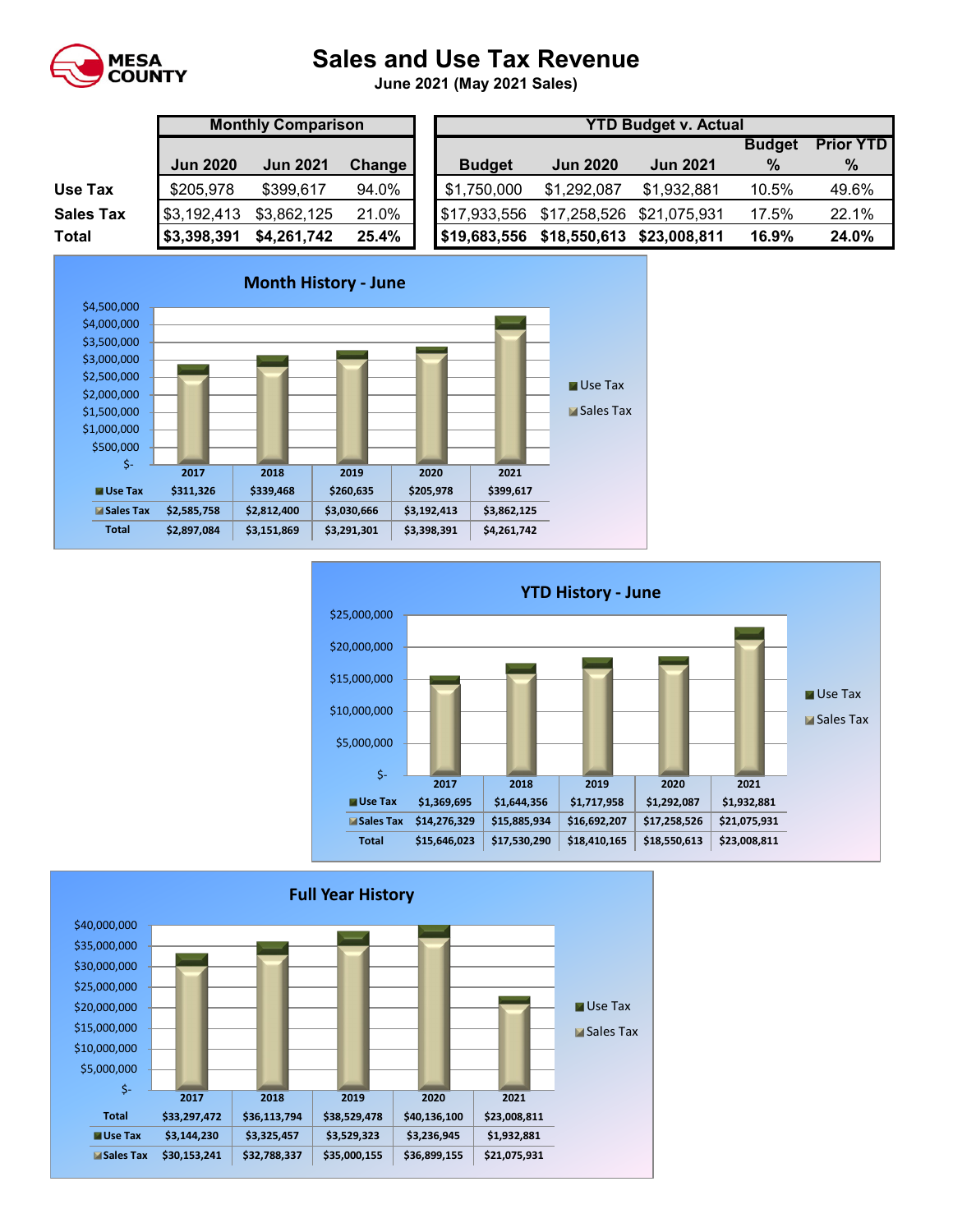

## **Sales Tax by Industry**

**June 2021 (May 2021 Sales)**

|                                  | <b>Monthly Comparison</b> |                 |          | <b>Year-to-Date Comparison</b> |                 |            |          |  |
|----------------------------------|---------------------------|-----------------|----------|--------------------------------|-----------------|------------|----------|--|
|                                  | <b>Jun 2020</b>           | <b>Jun 2021</b> | % Change | <b>YTD 2020</b>                | <b>YTD 2021</b> | \$ Change  | % Change |  |
| <b>Retail</b>                    |                           |                 |          |                                |                 |            |          |  |
| Clothing                         | 47,132                    | 100,272         | 112.7%   | 401,119                        | 621,744         | 220,625    | 55.0%    |  |
| Food & Beverage                  | 184,707                   | 190,269         | 3.0%     | 960,411                        | 1,022,896       | 62,485     | 6.5%     |  |
| <b>Gasoline Stations</b>         | 33,247                    | 39,033          | 17.4%    | 165,183                        | 199,942         | 34,758     | 21.0%    |  |
| <b>Health/Personal Care</b>      | 71,195                    | 90,423          | 27.0%    | 395,319                        | 541,939         | 146,620    | 37.1%    |  |
| <b>Sporting Goods</b>            | 96,559                    | 112,466         | 16.5%    | 532,256                        | 726,017         | 193,761    | 36.4%    |  |
| <b>Internet Sales</b>            | 214,426                   | 226,853         | 5.8%     | 1,027,661                      | 1,472,970       | 445,308    | 43.3%    |  |
| <b>Other Retail</b>              | 490,268                   | 536,087         | 9.3%     | 2,701,575                      | 3,112,230       | 410,654    | 15.2%    |  |
| <b>Total Retail 1,137,533</b>    |                           | 1,295,403       | 13.9%    | 6,183,525                      | 7,697,737       | 1,514,212  | 24.5%    |  |
| <b>Other Industries</b>          |                           |                 |          |                                |                 |            |          |  |
| Agriculture                      | 13,686                    | 14,505          | 6.0%     | 27,533                         | 28,243          | 710        | 2.6%     |  |
| Auto                             | 484,609                   | 474,949         | $-2.0%$  | 2,190,429                      | 2,712,842       | 522,414    | 23.8%    |  |
| Auto Repair                      | 50,261                    | 65,944          | 31.2%    | 308,136                        | 397,046         | 88,910     | 28.9%    |  |
| Construction                     | 57,975                    | 65,910          | 13.7%    | 263,636                        | 348,196         | 84,560     | 32.1%    |  |
| Finance                          | 8,464                     | 8,611           | 1.7%     | 49,986                         | 50,071          | 85         | 0.2%     |  |
| Home Improvement                 | 445,252                   | 543,694         | 22.1%    | 2,131,968                      | 2,915,806       | 783,838    | 36.8%    |  |
| Hotel & Restaurant               | 352,902                   | 572,040         | 62.1%    | 1,974,972                      | 2,605,889       | 630,917    | 31.9%    |  |
| Manufacturing                    | 131,470                   | 158,497         | 20.6%    | 708,388                        | 832,471         | 124,084    | 17.5%    |  |
| Medical                          | 15,157                    | 9,384           | $-38.1%$ | 55,392                         | 44,450          | (10, 942)  | $-19.8%$ |  |
| Oil & Gas                        | 23,356                    | 22,825          | $-2.3%$  | 253,000                        | 112,992         | (140,009)  | $-55.3%$ |  |
| Professional                     | 19,152                    | 27,095          | 41.5%    | 123,222                        | 163,774         | 40,553     | 32.9%    |  |
| Rentals                          | 73,426                    | 115,804         | 57.7%    | 448,577                        | 532,283         | 83,707     | 18.7%    |  |
| Telecommunications               | 83,683                    | 88,459          | 5.7%     | 668,196                        | 550,925         | (117, 271) | $-17.6%$ |  |
| Transportation                   | 8,513                     | 16,150          | 89.7%    | 60,539                         | 73,272          | 12,733     | 21.0%    |  |
| <b>Utilities</b>                 | 44,236                    | 49,675          | 12.3%    | 324,524                        | 358,893         | 34,370     | 10.6%    |  |
| Wholesale                        | 199,412                   | 261,798         | 31.3%    | 1,246,193                      | 1,374,332       | 128,139    | 10.3%    |  |
| All Other                        | 43,325                    | 71,382          | 64.8%    | 240,311                        | 276,707         | 36,396     | 15.1%    |  |
| Total Other Industries 2,054,879 |                           | 2,566,722       | 24.9%    | 11,075,001 13,378,194          |                 | 2,303,193  | 20.8%    |  |
| <b>Grand Total</b>               | 3,192,413                 | 3,862,125       | 21.0%    | 17,258,526 21,075,931          |                 | 3,817,405  | 22.1%    |  |

## **Use Tax Detail**

**June 2021**

|                         | <b>Monthly Comparison</b> |                 |          | <b>Year-to-Date Comparison</b> |                 |           |          |  |
|-------------------------|---------------------------|-----------------|----------|--------------------------------|-----------------|-----------|----------|--|
|                         | <b>Jun 2020</b>           | <b>Jun 2021</b> | % Change | <b>YTD 2020</b>                | <b>YTD 2021</b> | \$ Change | % Change |  |
| Automobile Use Tax      | 203,894                   | 396,652         | 94.5%    | 1,276,082                      | 1,908,905       | 632,823   | 49.6%    |  |
| <b>Building Use Tax</b> | 2.084                     | 2,965           | 42.3%    | 16,005                         | 23,975          | 7.971     | 49.8%    |  |
| <b>Total Use Tax</b>    | 205,978                   | 399,617         | 94.0%    | 1,292,087                      | 1,932,881       | 640,794   | 49.6%    |  |